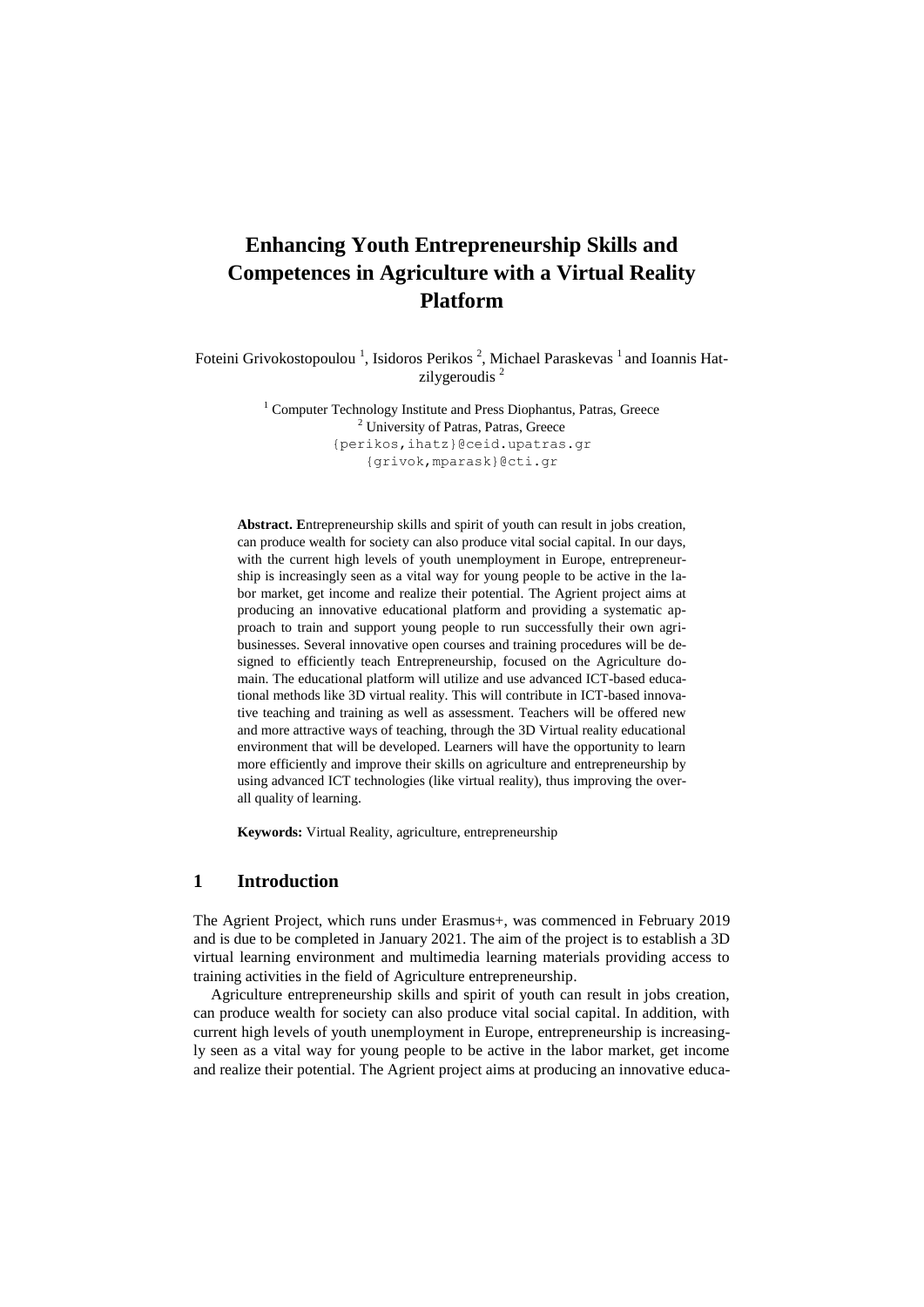tional platform and providing a systematic approach to train and support young people to run successfully their own agribusinesses. Several innovative open courses and training procedures will be designed to efficiently teach Entrepreneurship, focused on the Agriculture domain. The educational platform will utilize and use advanced ICTbased educational methods like 3D virtual reality. This will contribute in ICT-based innovative teaching and training as well as assessment. Teachers will be offered new and more attractive ways of teaching, through the 3D Virtual reality educational environment that will be developed. Learners will have the opportunity to learn more efficiently and improve their skills on agriculture and entrepreneurship by using advanced ICT technologies (like virtual reality), thus improving the overall quality of learning

The rest of the paper is structured as follows: In Section 2, the 3D Virtual World developed and the technical aspects of it are presented. In Section 3, educational material and courses offered to the students are presented and explained. Finally, Section 4 discusses the learning methodologies and concludes the paper.

#### **2 The Agrient 3D virtual world**

As technology evolves it changes the human society. Over the past decades technology has changed the education domain as well. Indeed, the way that learning procedures are structured and delivered to students has changed completely, shifting from traditional blackboard approaches to more engaging and interactive ones. Recent approaches for more efficient and intensive learning are via digital, 3D Virtual Reality environments. A Virtual World environment offers to the student the ability to interact and experiment with items and constructions in a similar way he/she could in the real world. Over the last years, more and more universities use virtual worlds to create teaching programs and learning activities that emulate their real equivalents.

There are various Virtual World platforms developed to offer the ability to create Virtual Worlds. A very popular platform is the Open Simulator (OPENSIM) platform. OPENSIM is currently one of the most popular and mature multi-user virtual world platforms and is being used very successfully in many domains and especially in education. The Virtual World developed empowers the students to move around the areas of the virtual word, to talk with other students, to gesture, to manipulate items and constructions in a very natural way. In figure 3, a part of the Virtual Word developed is presented.

Inside the virtual world, trainers and trainees can communicate with instant messages. It is possible for teachers to create groups and invite their students to create working groups. OpenSim can also embed suitable communication software such as the FreeSWITCH server to allow voice communication. This communication can be in the form of the trainer speaking and being heard by any avatars that are near to him, or in the form of private calls with selected avatars or groups in the world.

The design and formulation of advanced 3D Virtual Reality educational procedures, can offer new, more efficient ways of teaching, suitable for the Agro-Entrepreneurship domain, and also assist young people in getting valuable knowledge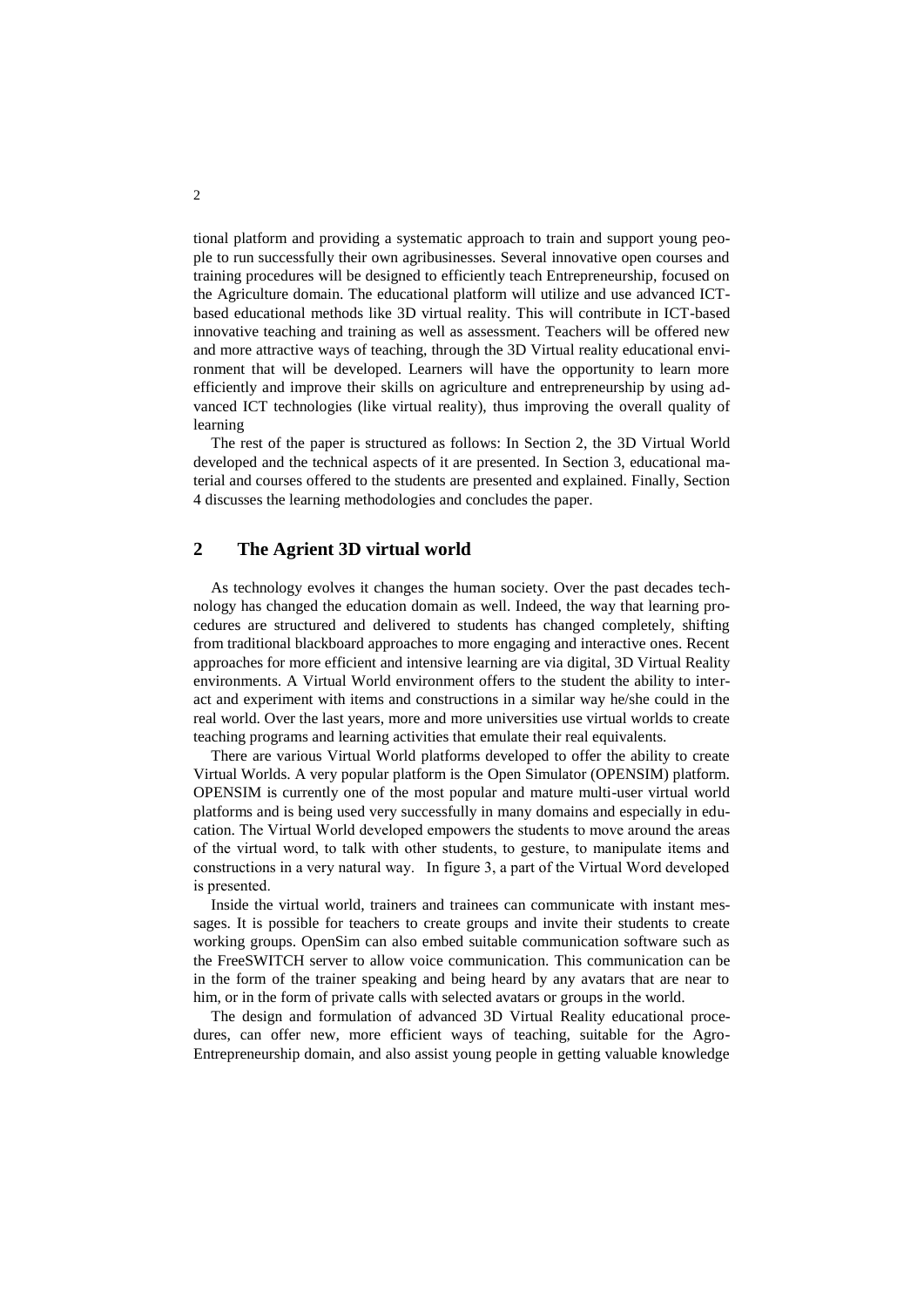that will allow them to put their own ideas into practice and have successful businesses in the agricultural domain. In addition, young people already involved in the agricultural sector can get advanced training with innovative courses, improve their skills, their productivity and above all, the quality of their work. Regardless of the technological means utilized, the main objective of this project is to design a high-quality training course addressed to young people interested to follow entrepreneurship careers in agriculture. Eventually, it targets to enhance students' qualifications, expertise and skills, enhance their employability and assist them to design initiations and entrepreneur in the agricultural sector. The project will support self-learning as well as formal learning and all the contents of the learning environment will be available as Open Educational Resources (OER), translated in different European Languages. Moreover, the educational platform will also focus on informal, distance learning based on self-learning ideas, in order to support young people with fewer opportunities (e.g. living in isolated areas/in small villages and cannot get high quality training). The 3D virtual reality educational environment is going to be a learning platform that will be available from anywhere, so it is suitable for people such as youth in isolated areas and small villages that cannot move centers/institutions and get high quality of training due to geographical and economical issues. The proposed project intends to formulate an innovative educational platform, rich in a wide spectrum of advanced educational contents, that will provide efficient training procedures and most of all that it will be widely used on European level. Indeed, the consortium skills secures the high quality of the project and some of the partners possess the means to make it reach out and be promoted in a wide range of popular networks, be integrated into various procedures and have a strong impact on European level.

## **3 Courses formulation in the virtual world**

The courses that will be created aim to assist young people and young farmers in formulating and successfully run their agribusiness. The agriculture sector is among the most important sectors in European level, that contributes significantly throughout the EU counties economy and it is necessary to assist young people to formulate efficiently initiatives and agribusiness. In this regard, the courses will address almost all core and main aspects of entrepreneurship in agriculture from the first stage of i) putting an idea into practice, to ii) finding possible fund opportunities, to iii) formulating an agribusiness, to iv) successfully managing and running the agribusiness and to v) expanding and improving the agribusiness. The courses will be the following:

- Strategies to put your idea into practice
- Agricultural startup formulation and funding opportunities
- Utilization of ICT Technologies in Agriculture
- Organic production and organic Agribusiness Formulation
- Crop Management and Resource Economics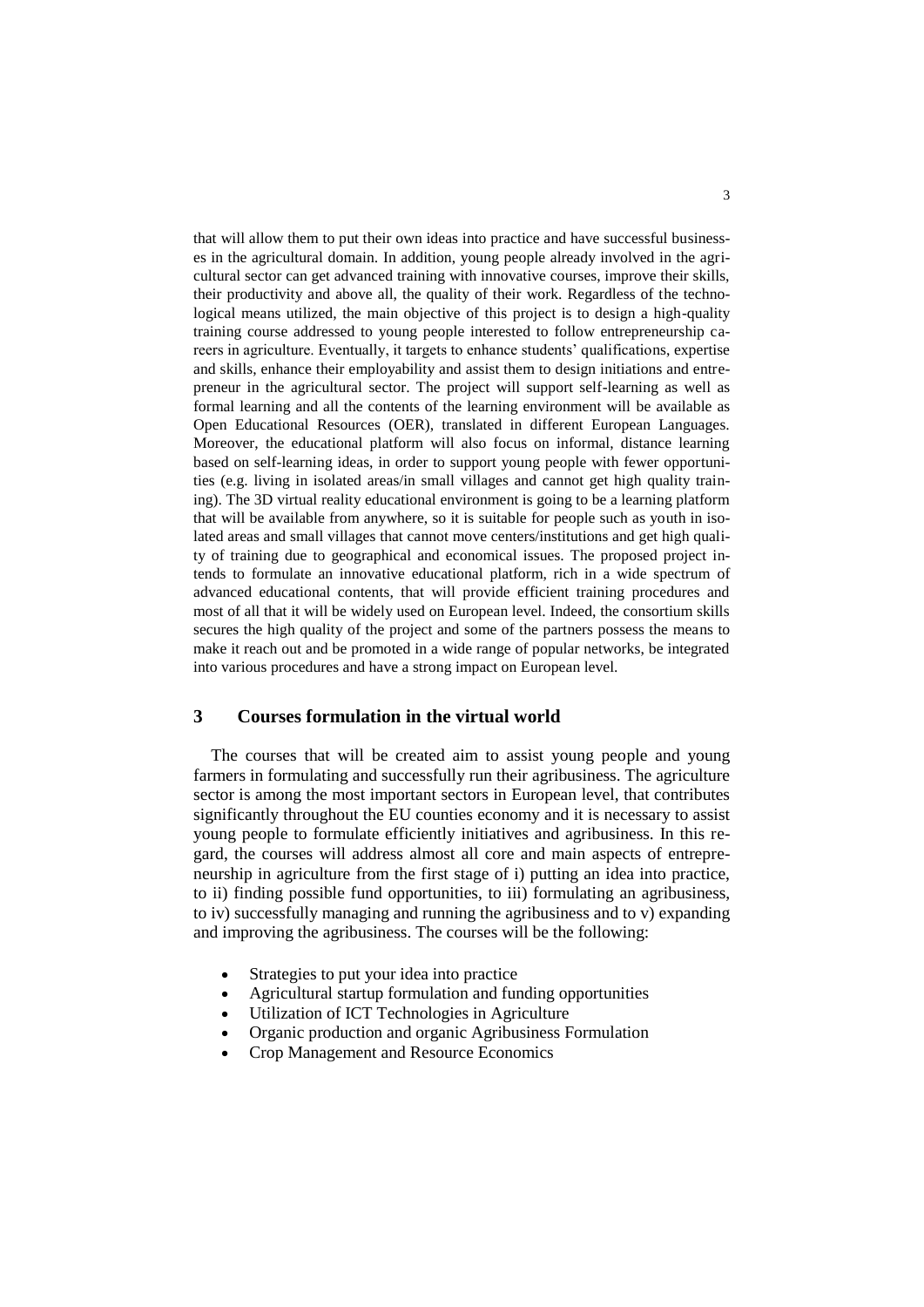- Fundamentals of Agriculture Accounting, Management, Finance and Marketing
- Quality Management & Business Excellence
- Agriculture Business Strategy and Policy
- Export management
- Regional and International development of Agricultural Enterprises

The courses will enable young people to successfully establish and grow their businesses, they will help young people manage risks associated with agricultural products, increase coordination between actors within target value chains and also demonstrate successful cases of agribusiness start-ups.

## **4 Discussion and Conclusions**

In this paper, we present the Agrient project and explain its aims and its main outputs. The aim of the project is to establish a 3D virtual learning environment and multimedia learning materials providing access to training activities in the field of Agriculture entrepreneurship. Main focus of the paper was to present the underlying technologies that are used and the functionalities they offer too. The 3D Virtual World can support traditional learning environments by offering new ways of communicating and delivering learning material. The Virtual world platform is expected to be completed and available by September 2020 and we hope it will provide a useful supporting activity for agriculture entrepreneurship education in European level.

#### **References**

- 1. AGRIENT Project, 2019, Enhancing Youth Entrepreneurship Skills, Career Guidance and Competences in Agriculture Through a Game Based Virtual Reality Platform, https://www.agrient.eu/index.php/en/
- 2. Allison, C.; Campbell, A.; Davies, C.J.; Dow, L.; Kennedy, S.; McCaffery, J.P.; Perera, G.I.U.S. Growing the use of Virtual Worlds in education: An OpenSim perspective. In Proceedings of the 2nd European Immersive Education Summit, Paris, France, 26-27 November 2012; pp. 1–13.
- 3. Chesney, T.; Chuah, S.H.; Hoffmann, R. Virtual world experimentation: An exploratory study. *J. Econ. Behav. Organ.* 2009, *72*, 618–635.
- 4. Christopoulos, A.; Conrad, M.; Shukla, M. Learner Experience in Hybrid Virtual Worlds: Interacting with Pedagogical Agents. In *Proceedings of the 11th International Conference on Computer Supported Education*; Scite Press: 2019; pp. 488–495.
- 5. De Freitas, S., Rebolledo‐Mendez, G., Liarokapis, F., Magoulas, G., & Poulovassilis, A.  $(2010)$ . Learning as immersive experiences: Using the four-dimensional framework for designing and evaluating immersive learning experiences in a virtual world. *British Journal of Educational Technology*, *41*(1), 69-85.
- 6. Gregory, S., Lee, M. J., Dalgarno, B., & Tynan, B. (Eds.). (2016). *Learning in virtual worlds: Research and applications*. Athabasca University Press.

4